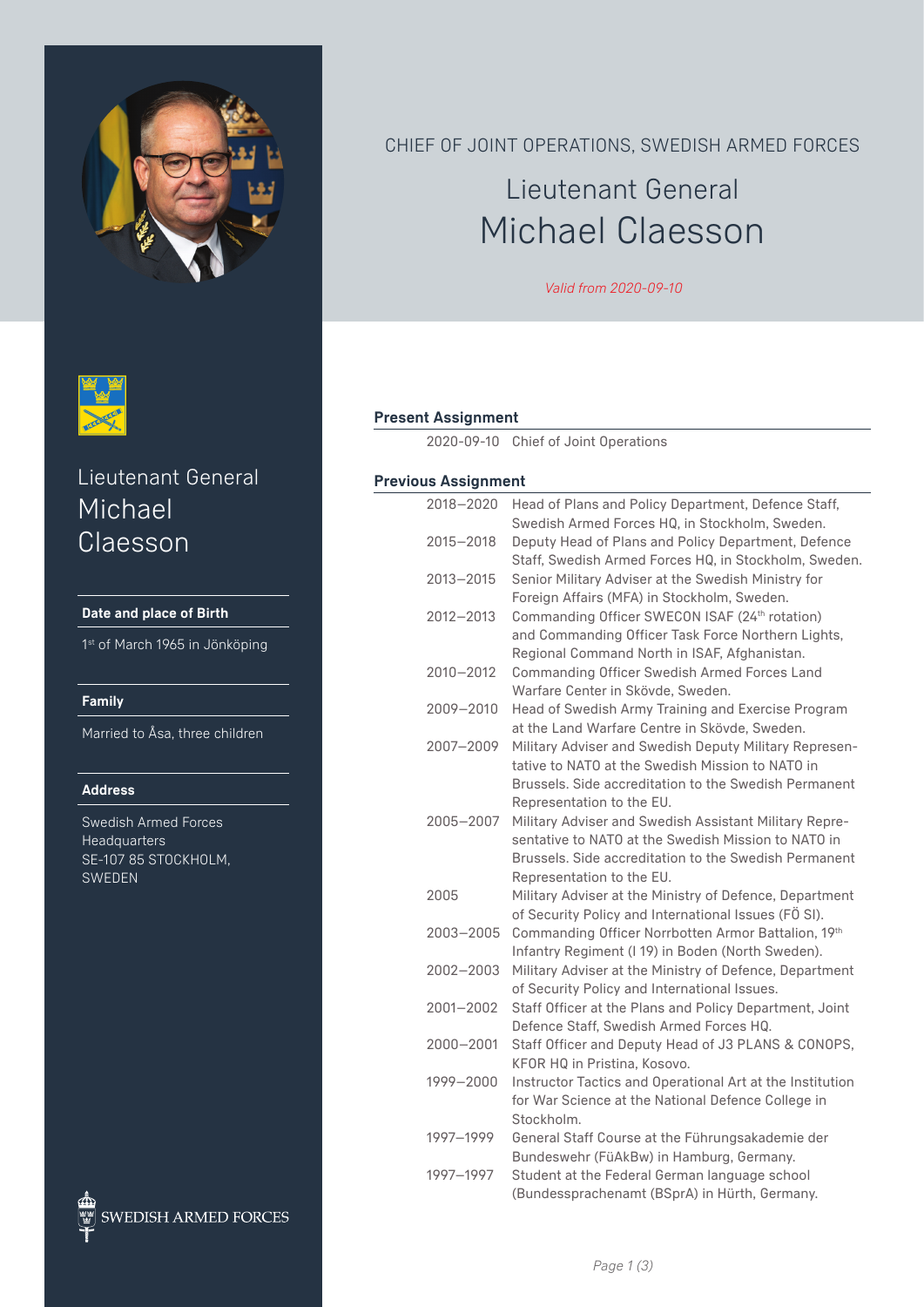| 1995-1997 | Tank Company Commander and Deputy Tank Company           |
|-----------|----------------------------------------------------------|
|           | Commander.                                               |
| 1986-1995 | Various unit level assignments at Platoon, Company       |
|           | and Battalion level (Armor and Mechanized Battalions).   |
|           | Instructor at the Company Commanders Course at the       |
|           | Swedish Armour School (2 years).                         |
| 1984-1985 | National Military Service as Tank Commandant MBT 103 (S) |
|           | at Norrbotten Armor Batallion in Boden, Sweden.          |

### **Promotions**

|                  | 2020-09-10<br>2018<br>2013<br>2008<br>2001<br>1995 | Lieutenant General<br>Major General<br><b>Brigadier General</b><br>Colonel<br>Lieutenant Colonel<br>Major                               |
|------------------|----------------------------------------------------|-----------------------------------------------------------------------------------------------------------------------------------------|
|                  | 1991                                               | Captain                                                                                                                                 |
|                  | 1989                                               | 1 <sup>st</sup> Lieutenant                                                                                                              |
|                  | 1987                                               | 2 <sup>nd</sup> Lieutenant                                                                                                              |
| <b>Education</b> |                                                    |                                                                                                                                         |
|                  | 2013                                               | Danish Chief of Defence (CHOD) Security Policy Course<br>SIKU 13 in Denmark.                                                            |
|                  | 2012                                               | National Defence College Senior Leaders Seminar<br>"Solbacka".                                                                          |
|                  | 2011                                               | International Commanding Officer Orientation Course at<br>NODEFIC, Norway.                                                              |
|                  | 2009-2010                                          | Commanding Officer Course at Military Academy,<br>Management Department (dispersed over singular weeks<br>during the stated two years). |
|                  | 2007<br>2005-2007                                  | PRT-course at Nato School in Oberammergau, Germany.<br>Intensive language training course in French, Millefeuilles<br>Provence, France. |
|                  | 2005                                               | European Union negotiation Course, Government Offices,<br>Stockholm.                                                                    |
|                  | 2003<br>1997-1999                                  | <b>Battalion Commanders' Course.</b><br>German General Staff Course at the Führungsakademie<br>der Bundeswehr in Hamburg, Germany,      |
|                  | 1997                                               | Focused language training course Deutsch als<br>Fremdsprache, Bundessprachenamt in Hürth, Germany.                                      |
|                  | 1994-1995                                          | Junior Staff College, Army. National Defence College in<br>Stockholm, Sweden.                                                           |
|                  | 1990-1991                                          | Military Academy Advanced Course, Armor. Armor School<br>in Skövde, Sweden.                                                             |
|                  | 1988-1989                                          | Military Academy General Course, Army. Military Academy<br>Karlberg in Stockholm, Sweden.                                               |
|                  | 1985-1987                                          | Military Academy                                                                                                                        |



| Medal for Zealous and Devoted Service of the Realm               |
|------------------------------------------------------------------|
| Armed Forces International Service medal                         |
| Armed Forces Medal for International Operations (KFOR)           |
| Armed Forces Medal for International Operations (ISAF)           |
| Ehrenkreutz der Bundeswehr in silver for exceptional services in |
| support of the German Bundesweh                                  |
| Norwegian Defence Medal – International Operations (ISAF)        |
| NATO medal for service with the KFOR                             |
| NATO medal ISAF                                                  |
|                                                                  |